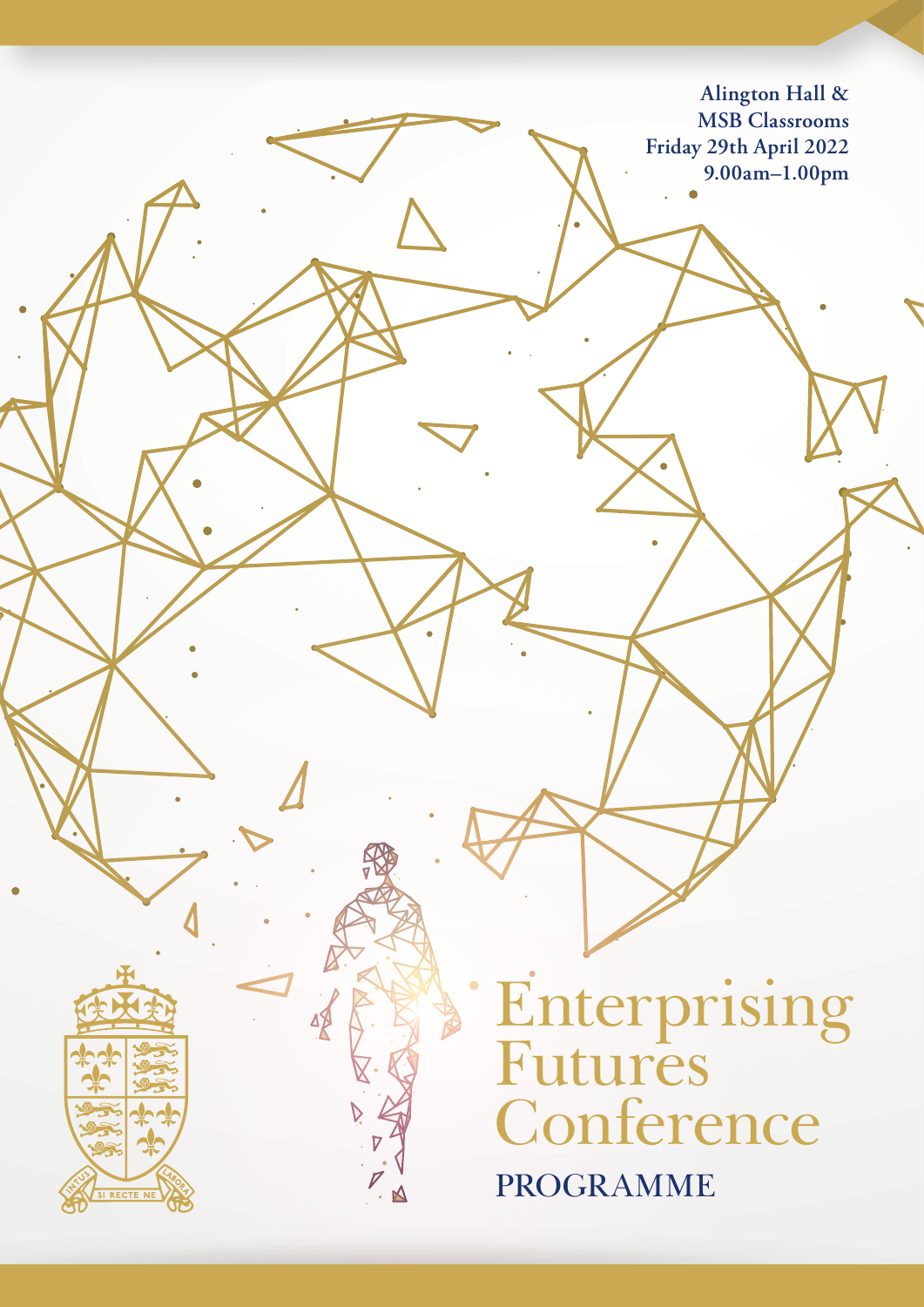### Enterprising Futures **Conference** PROGRAMME

**9.00am – 9.15am** Introduction, Clare Downes **9.15am – 10:00am** Keynote Speaker, Olly Kohn **10.15am – 11.00am** Workshop One **11.00am – 11.25am** Break Time **11.30am – 12.15pm** Workshop Two **12:20pm – 1:00pm** Q&A with the speakers and closing comments



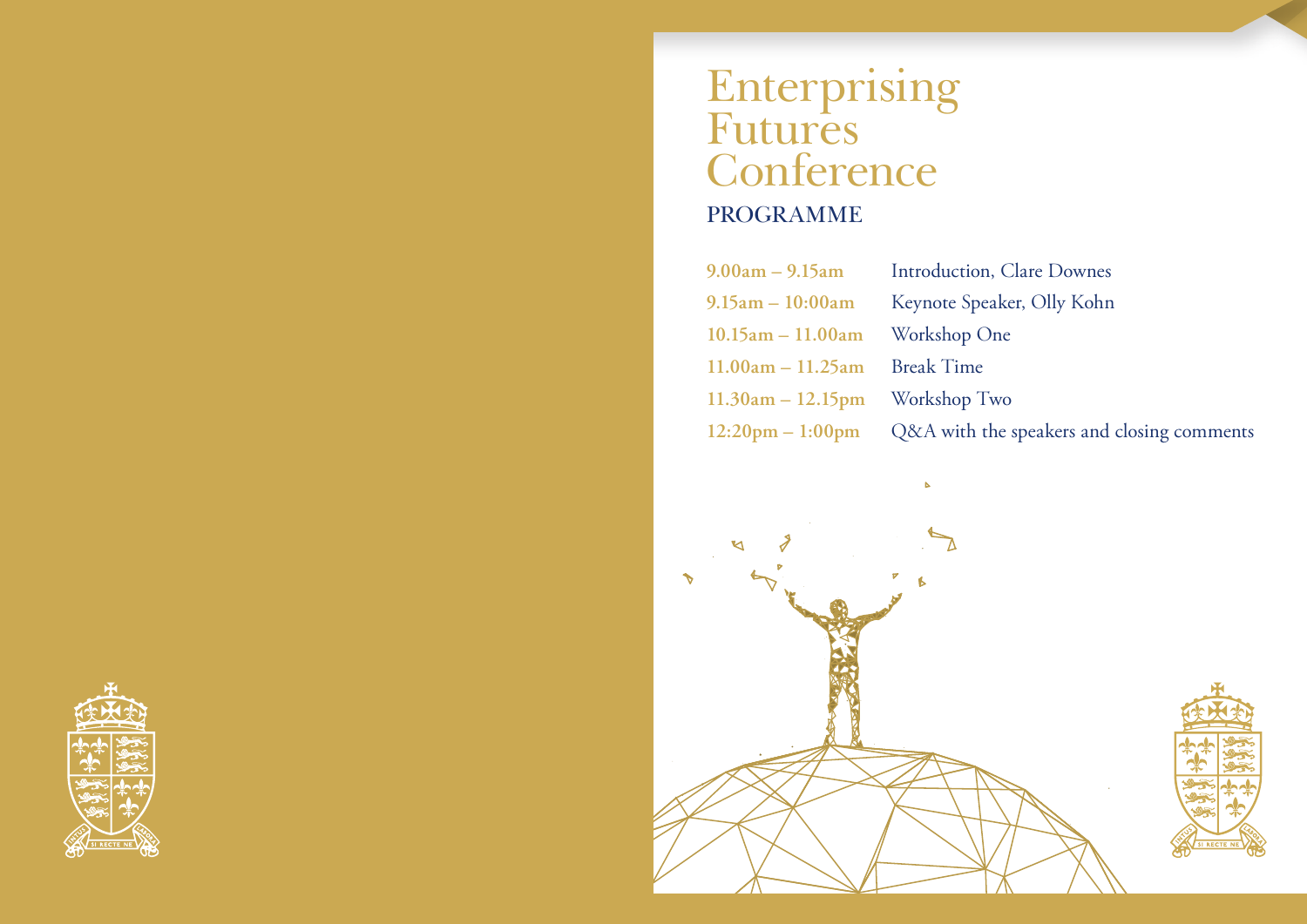# Workshops

### **1. Thea Roberts: Dream, Believe, Achieve (L1)**

What are the key ingredients for getting what you want out of your life? How can you bring your dreams and ideas to reality? This interactive workshop will provide you with the mindset, process and insights to help you dream big and achieve your goals!

### **2. Sarah Hopkins: Interview Skills & Personal Branding (L2)**

It is time to focus on preparing for the world of work and life after school - presenting yourself as work-ready to potential employers, this workshop will help you build essential skills for future success!

### **3. Kay Heald: Teamwork Challenge (L6)**

Good team working skills are essential to the success of any group of people whether at school, playing sports or in the workplace. In this session you will be asked to take part in a timed team challenge and then given an opportunity to reflect on the task, as well as the effectiveness of your teamwork skills and that of your fellow pupils!

### **4. Sara Ballinger & Christian Bennett (Old Salopian): Who's the Leader? (L7)**

Be prepared to roll your sleeves up and work as a team to solve a problem using creativity and logic, to beat a record which was set by a group of engineers in the UAE using the same materials you will be given. Enjoy!

### **5. David Farley: Developing your Character (E3)**

Working in teams, you will participate in a problem-solving simulation testing the skills and qualities most commonly sought after by employers across a range of fields. Recognising and understanding your own strengths and areas for development will enable you to develop your own character in preparation for the world of work.

### **6. Charlie Thurstan: Founder's Mentality (E4)**

Do you like being told what to do? Or do you prefer making your own decisions? Are you brave enough to do your own thing? Using true stories of men and women who rebelled, took insane risks and flatly refused to give up, Charlie will share some fundamental lessons that he wishes he'd known when he was a teenager.

### **7. Leanne Crowther: Building a Brand (E7)**

An interactive team-based activity will see you working through the various steps to create your very own brand identity, including your logo. We will explore different examples of brand missions and tone of voice and behaviour, before each team will collaborate to come up with their own.

### **8. Rob Hawkins & Becky Furber: Be Money Wise (E5)**

In this session we will be looking at the benefits of developing good financial habits early and looking at whether the students consider themselves to be savers or spenders. No matter whether you are a saver or a spender, budgeting is an important skill and this workshop will run an exercise around essential vs discretionary spending.

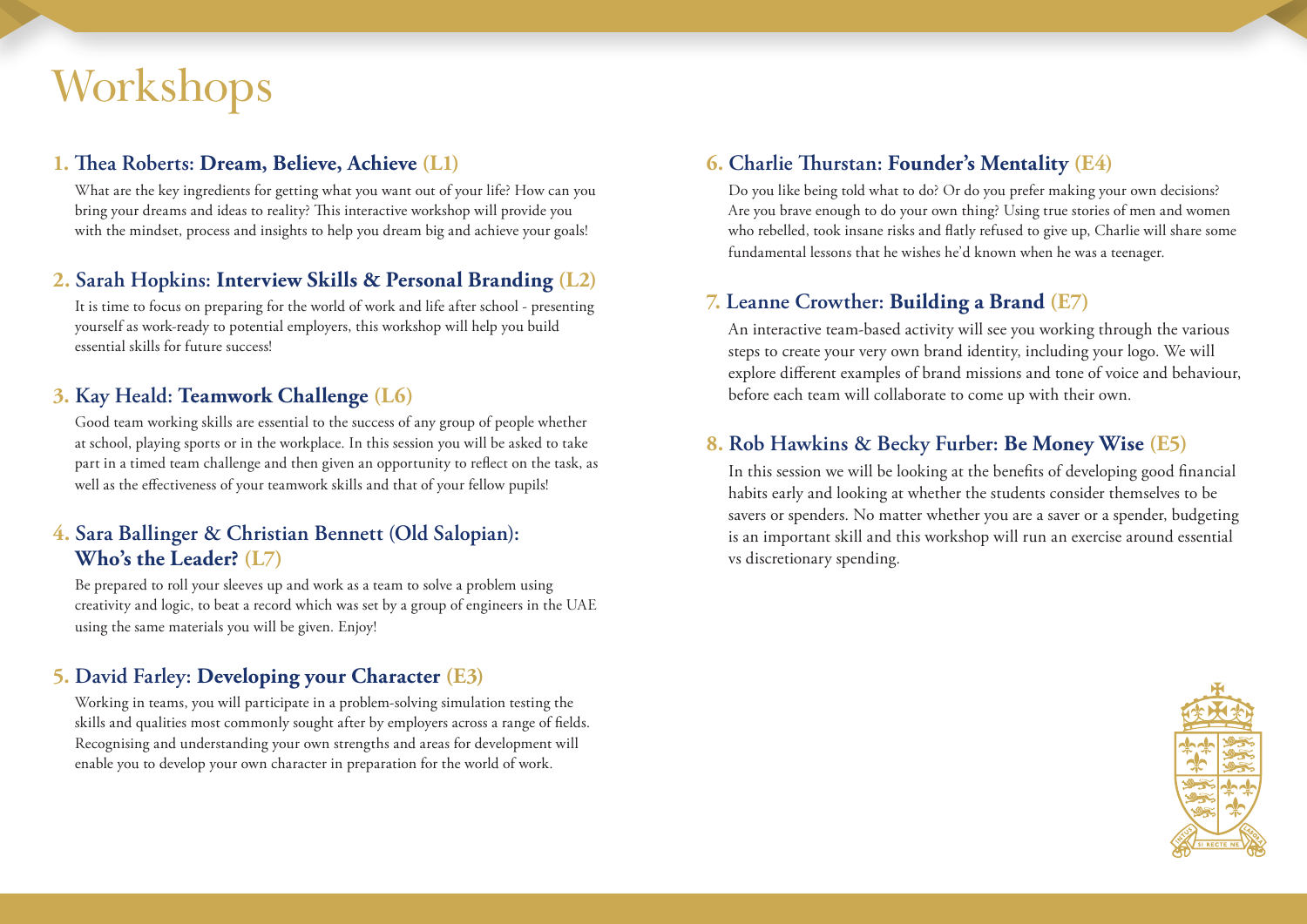## Introduction

### **'An** *entrepreneur* **is an individual who creates a new business, bearing most of the risks and enjoying most of the reward'.**

Enterprising Futures is a new and exciting conference for the Third Form. Business owners are giving you their valuable time, to share their stories of enterprise and to 'sow the seeds' of what your future may look like in an enterprising workplace. Olly Kohn, ex Harlequins Rugby player and now sausage and bacon entrepreneur, will launch the conference with his story that has taken him from the rugby pitch to supermarket shelves! He is joined by a further eight inspiring businesses, who have created workshops for you, to bring skills for the workplace to life, engaging you in activities. The conference will be closed with a Q&A session. This is a chance to ask questions about how these inspiring people; had their business ideas, first started their businesses, learnt their skills, grew their businesses. What work experience did they do? What challenges did they face at school? Who inspired them?

The conference is a chance to learn about how to develop your own 'Enterprising Futures'. Come with a positive attitude, plenty of energy and ensure you thank each of our visitors for their time.



### **Clare Downes**

Clare created the concept for this event and is our facilitator for the day. Clare spent the initial years of her career in marketing and business development within the food and drink industry; before starting her own marketing communications agency.

After successfully running the agency for nearly twenty years, she made a career change and re-trained to become an executive coach. Clare now works with CEOs, Founders and Senior Leadership teams within dynamic and ambitious businesses. Clare supports through business start-up, growth, acquisition and merger.

■ circlecommunication.co.uk <sup>n</sup> **haddoncoaching.com**

### **Olly Kohn - Keynote Speaker**

Ex-Harlequins and Wales rugby player Olly Kohn is Co-Founder of The Jolly Hog, a business that was started in 2007 by three brothers – Olly, Max and Josh. The Jolly Hog

makes Great Taste Award winning, British Outdoor Bred, RSPCA assured porky products that supply all major retailers.

The Jolly Hog offices, Hog HQ are based in Wapping Wharf and the business also owns Pigsty, On The Trot (Bath Spa station) and an events business.

■ thejollyhog.com



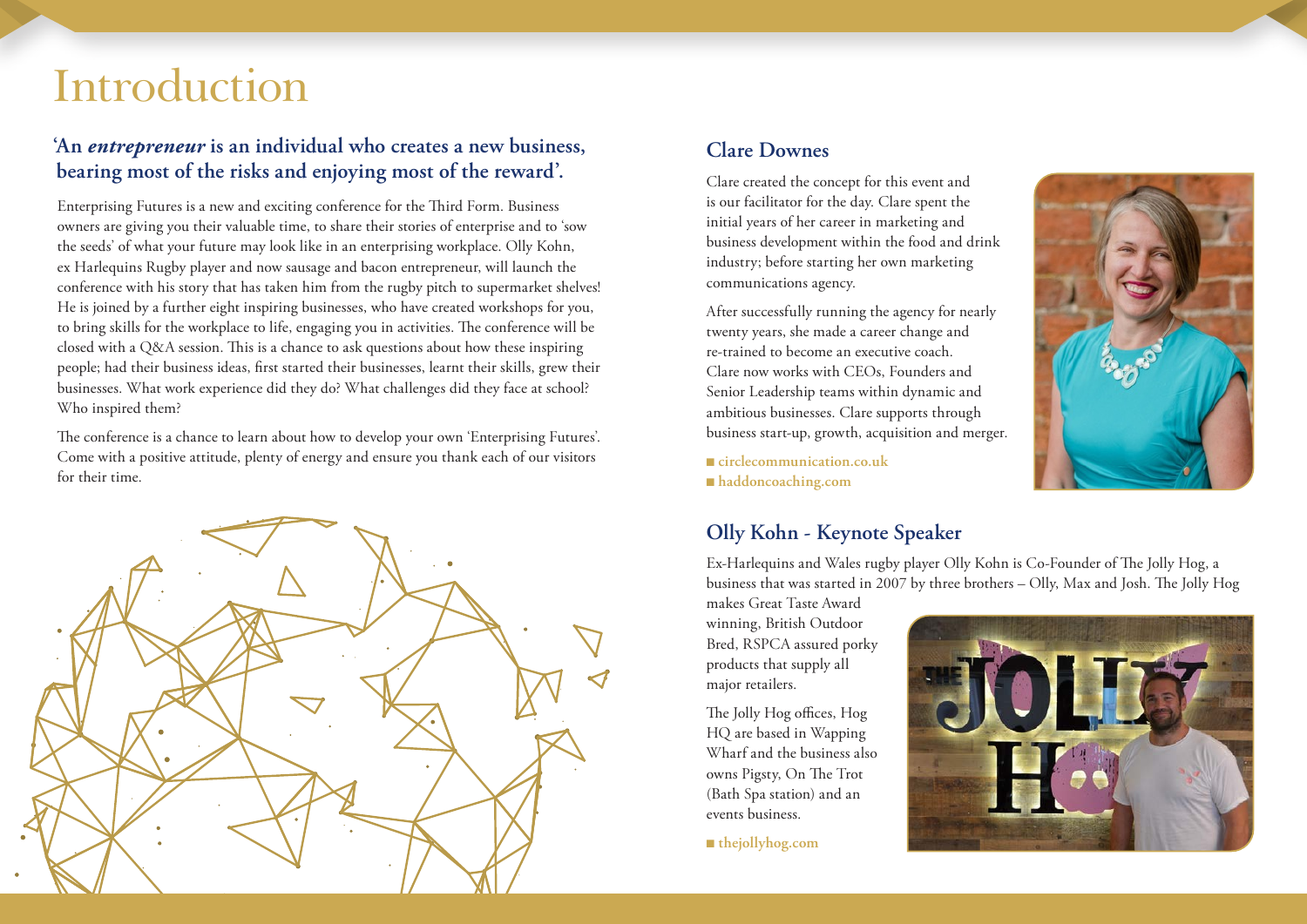## Our Speakers



#### **Thea Roberts**

Thea is an executive coach & mentor, speaker and consultant. Fascinated and motivated by facilitating positive change, and unlocking potential in individuals and teams, she started her coaching business in 2018. Thea now works with a range of clients – across large corporations, charities, SMEs and solopreneurs. Thea draws on almost 30 years' experience in the retail and consumer goods industry. She has held senior commercial leadership roles up to MD level, with responsibility for turnover in excess of £450M and teams of over 100, working in corporations, including Mars and Marks & Spencer.



### **Sarah Hopkins**

Headhunter, Senior Recruitment Specialist and Career Coach, Sarah has spent over 25 years in the world of human capital supporting individuals at pivotal points in their careers. Sarah works as a trusted partner for leading organisations to recruit and support their talent and current clients include Starbucks, Sharp, Wagamama, World Duty Free Retail, LMA and Morgan Advanced.

<sup>n</sup> **hopkinslongworth.com**

<sup>n</sup> **thearoberts.online**



### **Kay Heald**

Kay has over 25 years' experience helping businesses with their employment and HR (human resources) issues. Kay started her career in London and relocated to Shropshire in 2005, where she set up her own HR Consultancy, specialising in working with small, micro and family businesses. Over the last 17 years, Kay has worked with local organisations to find practical and tailored HR and training solutions to their personnel issues and problems, keeping them on the right side of employment law and promoting good HR practice.

Kay is a keen blogger, social media networker and advocate for small businesses, providing local commentary on relevant HR and employment law issues, including mental health and wellbeing at work, diversity and gender equality.

<sup>n</sup> **kayhealdhr.co.uk**





### **Sara Ballinger & Christian Bennett (OS)**

Sara & Christian operate three businesses, which all deliver business and behavioural skills development events in several different sectors. The Daisy Gray Partnership operates primarily in the commercial and corporate world and specialises in leadership development.

Blooming Talent works with retail and hospitality teams and helps them to develop exceptional service cultures by creating high performance teams and great managers. Crew-Glue operates in the world of super yachting and delivers team building events which glue the crew so that they are stronger together and able to weather the stormiest seas!

<sup>n</sup> **thedaisygraypartnership.co.uk** <sup>n</sup> **bloomingtalent.co.uk** ■ crew-glue.com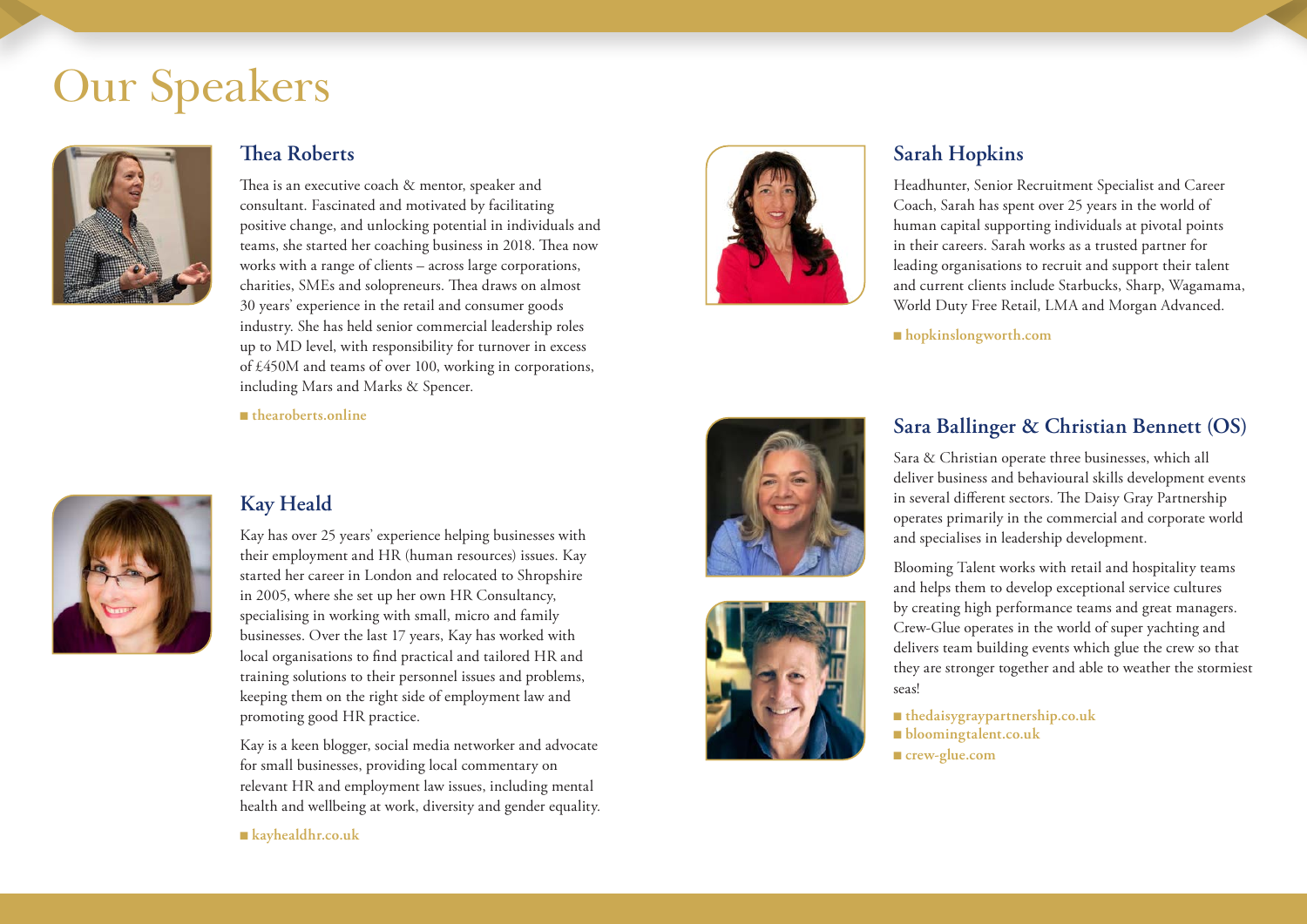

### **David Farley**

After 15 years working in senior positions at all stages of the supply-chain, literally from field to fork; David has been working as an independent agri-business consultant since 2016. With the food and farming sector facing its biggest ever challenge - how to increase output to feed a rapidly growing population whilst utilising more sustainable practices; he works on a range of collaborative projects to identify and deliver the changes required to empower food and farming businesses to address their future with confidence.

<sup>n</sup> **linkedin.com/in/david-farley-38238518**



#### **Leanne Crowther**

Two main things you should know about Flower and White; yes, we really did start in a shed making giant Swiss meringues and yes, like you, we absolutely love our chocolate. But to be honest, when we started our business, we didn't have the faintest idea that putting these two things together might magic up a 95 calorie chocolate bar of such epic proportions. Glad we did though and rest assured we'll keep coming up with more.

We've always been clear on a few other things though. We want our business to be fun; to never take ourselves too seriously; to always do business the right way; and to make irresistible calorie-conscious treats that make people happy. We wouldn't have it any other way!

<sup>n</sup> **flowerandwhite.co.uk** 



### **Charlie Thurstan**

Different Dog is an online subscription business for handcooked dog food. Having visited factories where processed dog food was made, Charlie, his partner Alex and their dog Crumble knew they could make it better! So far, they have raised £5 million from investors and they are growing so fast they recently had to stop selling as their kitchen team couldn't keep up!

Previously Charlie was a jungle warfare instructor, investment banker, strategy consultant, dog food salesman and European champion at 800 metres (over-40s age group). He also led a hurricane relief programme on a Caribbean island, launched a pirate radio station (at school) and set up a really bad T-shirt business (at university)!

#### <sup>n</sup>**differentdog.com**





### **Rob Hawkins & Becky Furber**

Penney Financial Partners help individuals and organisations plan for their financial future, by creating a plan to deliver financial security.

Rob Hawkins is a Business Development Consultant, responsible for building business relationships with other professionals where there is the opportunity to work together.

Becky Furber is a Financial Consultant, responsible for helping people to identify their financial goals and targets and then working out a plan to ensure they achieve them.

n **penneyfinancialpartners.co.uk**